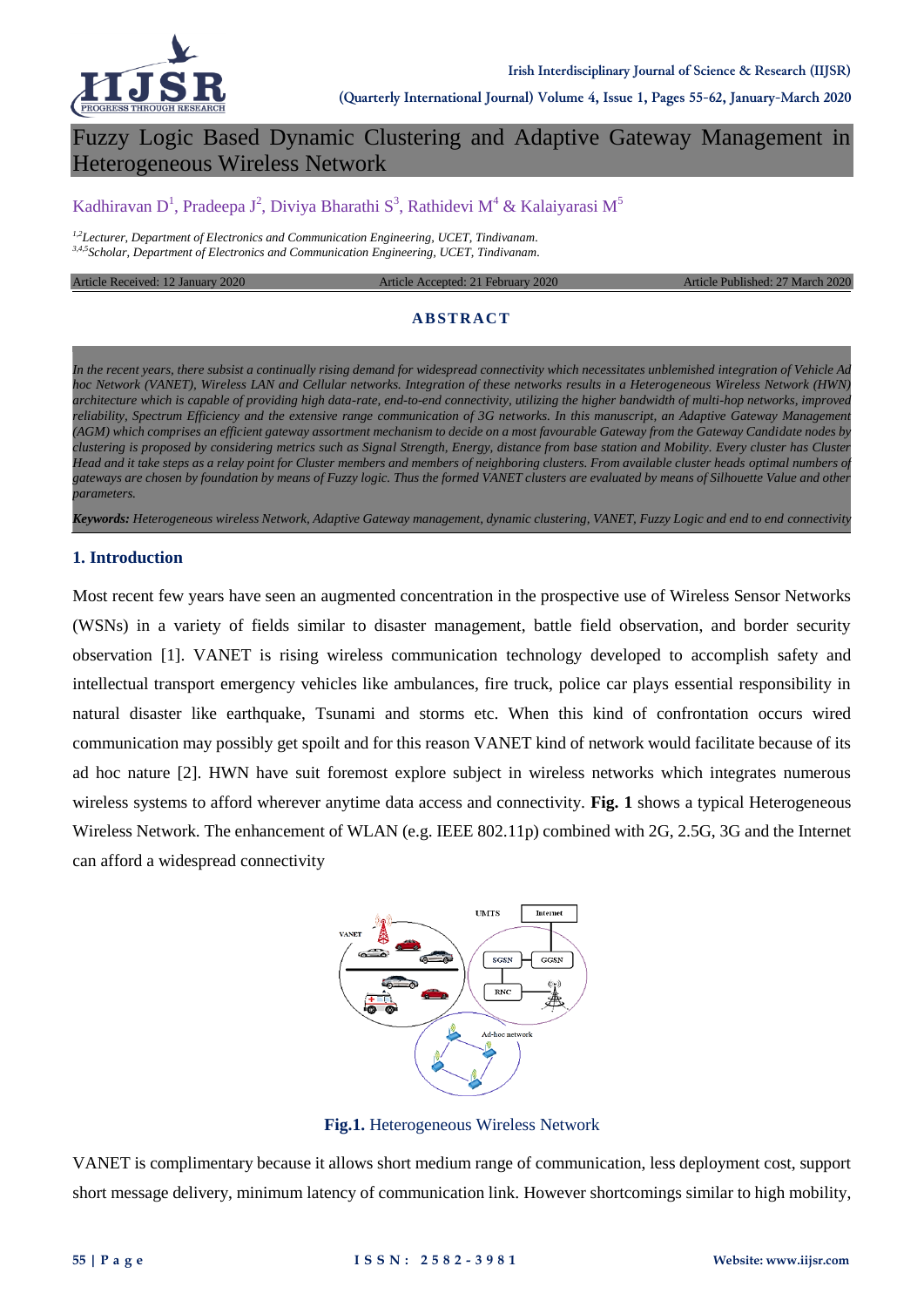

dynamic topology are unpredictable because of road constraints, self-organized nodes, and fragmented network makes maintenance of network critical. Universal Mobile Telecommunication Systems (UMTS) network provide data services up to 8 to 10 km with data transfer rate of 2 Mbps to 7 Mbps and 1.925 GHz band allocated for uplink and 2.115 GHz band allocated for downlink. UMTS is broadly deployed and used nowadays in tremendous applications. This manuscript proposes the conception of Clustering in VANET based on a variety of metrics [4].

### **2. Cluster Head / Gateway election Fusion Fuzzy architecture**

The Cluster head Selection Algorithm projected here is based on the following metrics. The receivedSignal Strength (*Si*) from the base station measured in *dBm* which typically varies from a maximum of -50 *dBm* to a minimum of -120 *dBm* fade margin. Mobility speed (*MSi*) measured in Kilometer/hour scale is expected to be low for a node to be selected as Cluster Head (*CHn*)*/(GWn*). Distance (*DSi*) from the Base Station (*BS*) measured in meters, anticipated to be minimum such that it is easy for the node being selected as *CH<sup>n</sup>* to communicate. Residual Energy (*REi*) of the battery backup in the mobile node measured in joules. A higher battery backup means more life time as  $(\mathbf{C}\mathbf{H}_n)/(\mathbf{G}\mathbf{W}_n)$ . Position  $(X_i)$  is a parameter that defines the geographical position of the mobile node with respect the base station. Concentration  $(CO_i)$  is a parameter that defines the number of neighbouring nodes near to the current node. In other words it refers to the density of neighbouring nodes. Centrality  $(CE_i)$  is a parameter that defines how centre a node is with respect to its neighbour such that it is easy to communicate with the neighbouring nodes if being selected as  $(\mathbf{C}\mathbf{H}_n)/(\mathbf{G}\mathbf{W}_n)$ . Queue Capacity  $(\mathbf{O}U_i)$  if the buffer capacity of the node i.e.,  $(\mathbf{C}\mathbf{H}_n)/(\mathbf{G}\mathbf{W}_n)$ , which is expected to be high such that it can process the packet forwarding without congestion. Relative Mobility (*RMi*) is parameter that defines the nodes relative velocity with respect to the neighbouring nodes. This parameter is expected to be of a low value such that if the node is elected as a  $(\mathbf{C}\mathbf{H}_n)/(\mathbf{G}\mathbf{W}_n)$  would be maintaining its status for considerable prolonged interval of time.

The proposed  $(CH_n)/(GW_n)$  election architecture considering all the above mention parameters elects the  $(CH<sub>n</sub>)/(GW<sub>n</sub>)$  in a three step process. The step one is a fuzzy module 1 shown in **Fig. 2** which considers the parameters such as Signal Strength (*Si*), Mobility speed (*MSi*), Distance (*DSi*) from the base station and Residual Energy (*REi*). The fuzzy module produces a statistical value which is termed as the Cluster Head Eligibility (*CHEi*) parameter. Higher the value conveys that the node is more likely to be selected as the (*CHn*). **Table 1** shows the sample rule base for the fuzzy module 1, where a node is more likely to be selected to be a cluster head when it's *S<sup>i</sup>* , *RE<sup>i</sup>* are found to be maximum and *DS<sup>i</sup>* , *MS<sup>i</sup>* should be minimum.



**Fig. 2** Fuzzy Module 1 Cluster Head Eligibility (*CHEi*) parameter Calibration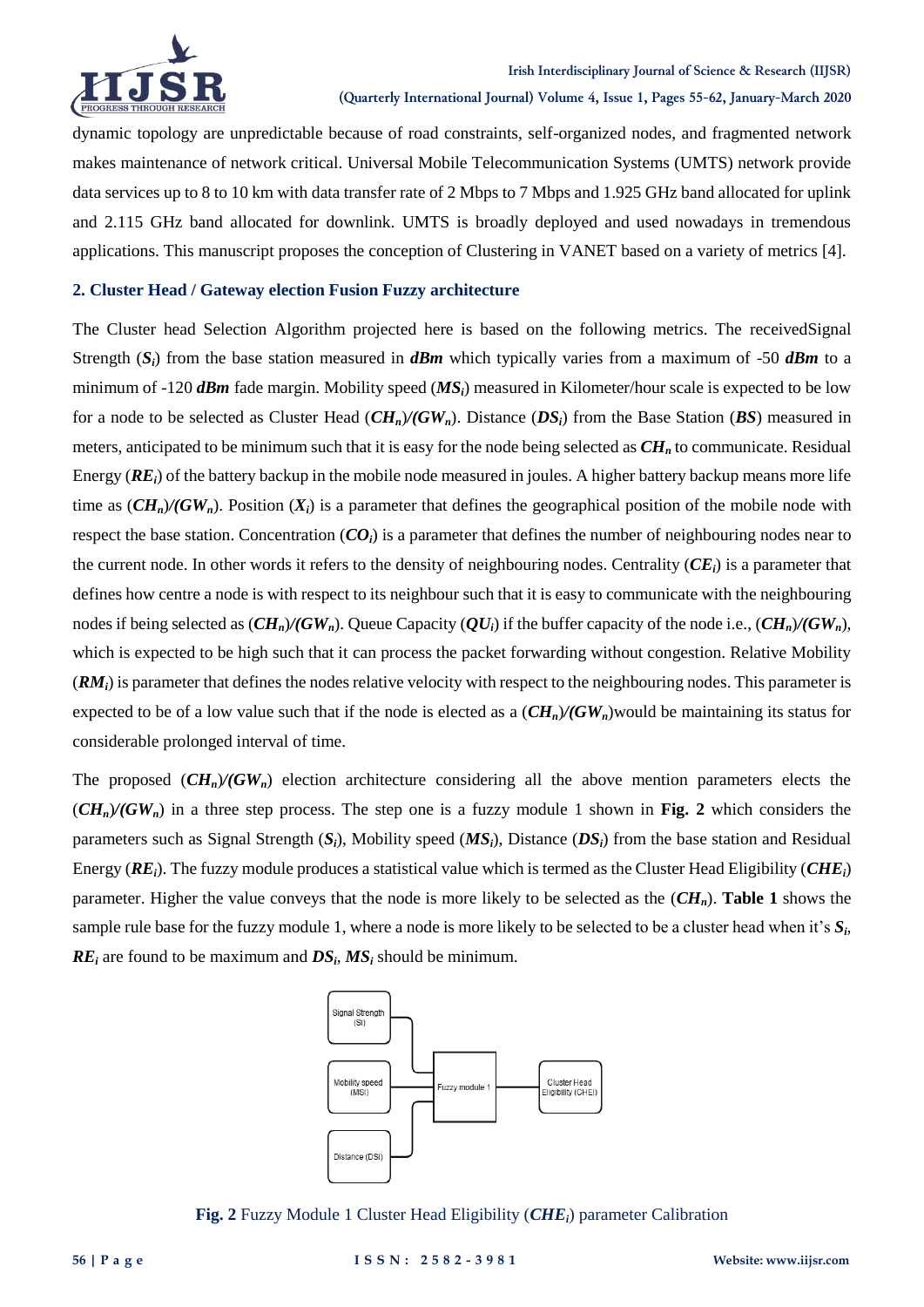

#### **Irish Interdisciplinary Journal of Science & Research (IIJSR)**

**(Quarterly International Journal) Volume 4, Issue 1, Pages 55-62, January-March 2020**

| $S_i$ | $RE_i$    | $DS_i$ | $MS_i$ | $CHE_i$        |
|-------|-----------|--------|--------|----------------|
| L     | L         | Near   | H      | No             |
| L     | L         | M      | L      | No             |
| L     | L         | Far    | M      | N <sub>o</sub> |
| M     | M         | Near   | L      | Little         |
| M     | H         | M      | M      | Little         |
| M     | M         | M      | M      | Little         |
| H     | H         | Near   | L      | Perfect        |
| H     | H         | Near   | M      | Perfect        |
| H     | $H_{\rm}$ | M      | M      | Perfect        |

**Table 1** Rule Base for Fuzzy Module 1

The step two fuzzy module 2 shown in **Fig. 3** considers the parameters such as Position  $(X_i)$ , Concentration  $(CO_i)$ and Cluster Head Eligibility (*CHEi*) parameter that is obtained from the fuzzy module 1. The fuzzy module produces a statistical value which is termed as the Gateway Eligibility (*CWEi*) parameter. Higher the value conveys that the node is more likely to be selected as the  $(CH_n)/(GW_n)$ . Table 2 shows the sample rule base for the fuzzy module 2, where a node is more likely to be selected to be a  $(CH_n)/(GW_n)$  when it's  $X_i$  is Near,  $CO_i$ ,  $CWE_i$  found to be maximum. This then leads to the third and the final step which is again a fuzzy module 3 shown in **Fig. 4** which considers the parameters such as Queue Capacity (*QUi*), Relative Mobility (*RMi*), Centrality (*CEi*) and Gateway Eligibility (*CWEi*) parameter obtained from the fuzzy module 2. This fuzzy module 3 produces a statistical value which is termed as the Cluster Head / Gateway Eligibility (*CWEFi*) parameter. Higher the value conveys that the node is more likely to be selected as well as maintained as the (*CHn*)*/(GWn*). Table 3 shows the rule base for the fuzzy module 3 where a node is selected and maintained as a (*CHn*)*/(GWn*) considering the parameters mentioned in **Fig.4.** If a node that has been elected as a gateway and is the current gateway fails the decision making of the fuzzy module 3, then that node is taken off from its status as gateway immediately and a new gateway node is elected based on all the three fuzzy modules combined together. The so formed clusters are analysed and evaluated by means of Silhouette width parameter.

Silhouette refers to a means of elucidation and justification of uniformity inside clusters of VANET. The method presents a concise graphical depiction of how well each cluster member node lies within its cluster. It was originally portray by Peter J. Rousseeuw in 1986.The Silhouette value is a measure of how alike a cluster member is to its own cluster compared to other clusters. The silhouette ranges from -1 to 1, where a elevated value specifies that the cluster member node is well coordinated to its own cluster and defectively coordinated to nearest clusters. If most cluster members have an elevated value, then the clustering arrangement is appropriate. If many nodes have a low or negative value, then the clustering arrangement may be inappropriate. The silhouette value can be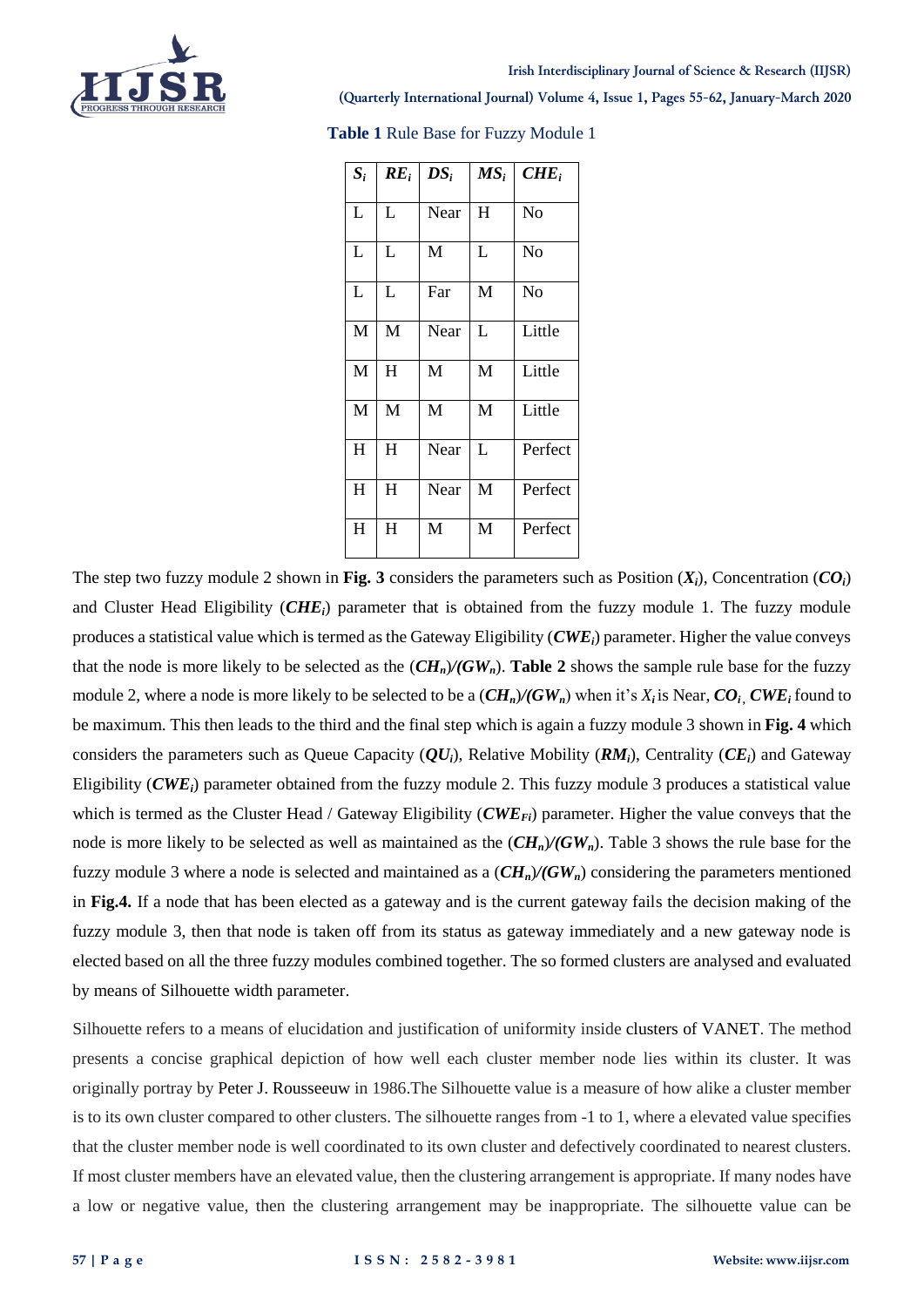

calibrated with any distance metric, such as the Euclidean distance or the Manhattan distance [5]. The silhouette value can be calibrated as follows in equation (1)

$$
s(i)=\frac{b(i)-a(i)}{\max\{a(i),b(i)\}}\qquad \qquad (1)
$$

Where *a(i)*is the average dissimilarity within the same cluster and *b(i)*is the average dissimilarity between the other clusters.



**Fig.3** Fuzzy Module 2 Cluster Head / Gateway Eligibility (*CWEi*) parameter Calibration

| Table 2 Rule Base for Fuzzy Module 2 |  |  |  |  |
|--------------------------------------|--|--|--|--|
|--------------------------------------|--|--|--|--|

| $CHE_i$        | $X_i$ | CO <sub>i</sub> | $CWE_i$  |
|----------------|-------|-----------------|----------|
| N <sub>o</sub> | Near  | L               | $\rm No$ |
| N <sub>0</sub> | M     | H               | $\rm No$ |
| N <sub>0</sub> | Long  | M               | $\rm No$ |
| Little         | Near  | L               | Little   |
| Little         | M     | M               | Little   |
| Perfect        | Near  | M               | Perfect  |
| Perfect        | Near  | L               | Perfect  |

**\*Note: L- Low, High-H, Medium-M**



**Fig.4** Fuzzy Module 3 Cluster Head / Gateway Eligibility (*CWEFi*) Calibration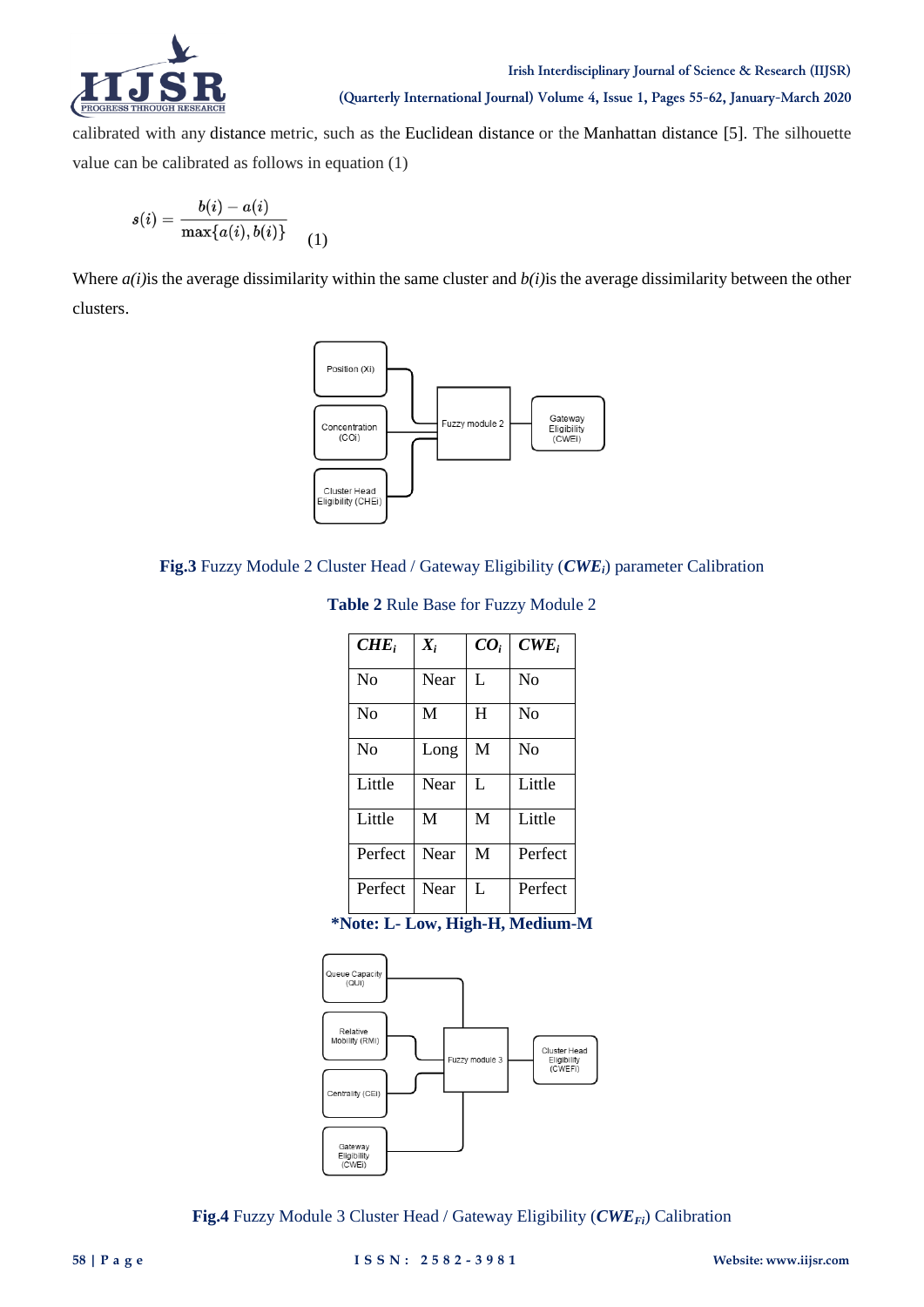

| $CE_i$       | $CWE_i$        | $\mathbf{Q}U_i$ | $RM_i$ | $CWE_{Fi}$ |
|--------------|----------------|-----------------|--------|------------|
| Not maintain | No             | L               | L      | No         |
| Not maintain | N <sub>0</sub> | М               | M      | $\rm No$   |
| Not maintain | No             | H               | M      | No         |
| Maintain     | Little         | H               | L      | Little     |
| Maintain     | Little         | H               | M      | Little     |
| Maintain     | Little         | H               | M      | Little     |
| Maintain     | Perfect        | H               | L      | Perfect    |
| Maintain     | Perfect        | H               | M      | Perfect    |

**Table 3** Rule Base for Fuzzy Module 3

## **3. Simulation Setup and Results**

The simulations were carried out in Matlab 2009 Rb version environment with parameters as mention in **Table 4** below. The simulations were run for a time of over 200 seconds. **Fig. 5** shows the input and output membership function for fuzzy module 1, 2 & 3.**Fig. 6** shows the VANET clustering simulation run on matlab 1000 x 1000 environment. The total number of mobile nodes were 390. Nearly 10 to 12 clusters were formed depending upon various parameters as mention earlier in the context. The base station is located at the  $(x,y)$  co-ordinate (500,400), whereas the cluster heads position vary dynamically with respect to the change in the parameter variations. **Fig. 7** shows the number of clusters versus the number of nodes in each cluster. **Fig. 8** shows the silhouette value of each node in each cluster. **Fig. 9** shows the silhouette value histogram of all the nodes. It is found that most number of the nodes fall with a high silhouette value which infers that the clustering is done in a proper appropriate manner.

# **Table 4** Simulation Parameters

| <b>Parameters</b>                                       | <b>Specification / Range</b> |
|---------------------------------------------------------|------------------------------|
| <b>Simulation Tool</b>                                  | Matlab 2009Rb                |
| <b>Tool Box</b>                                         | Fuzzy Logic Tool box         |
| Signal Strength $(S_i)$                                 | $-50$ dBm to $-120$ dBm      |
| Radio Propagation Model                                 | Nagakami Fading Model        |
| Mobility speed $(MS_i)$                                 | $0$ to $140(kmph)$           |
| Residual Energy $(RE_i)$                                | 600000 to 7200000(J)         |
| Queue Capacity $\left( \mathbf{Q} \mathbf{U}_i \right)$ | 100 packets in WFQ           |
| MAC Type                                                | MAC/802_11p                  |
| Topological Area                                        | $1000 * 1000$                |
| Number of Mobile Nodes                                  | 390                          |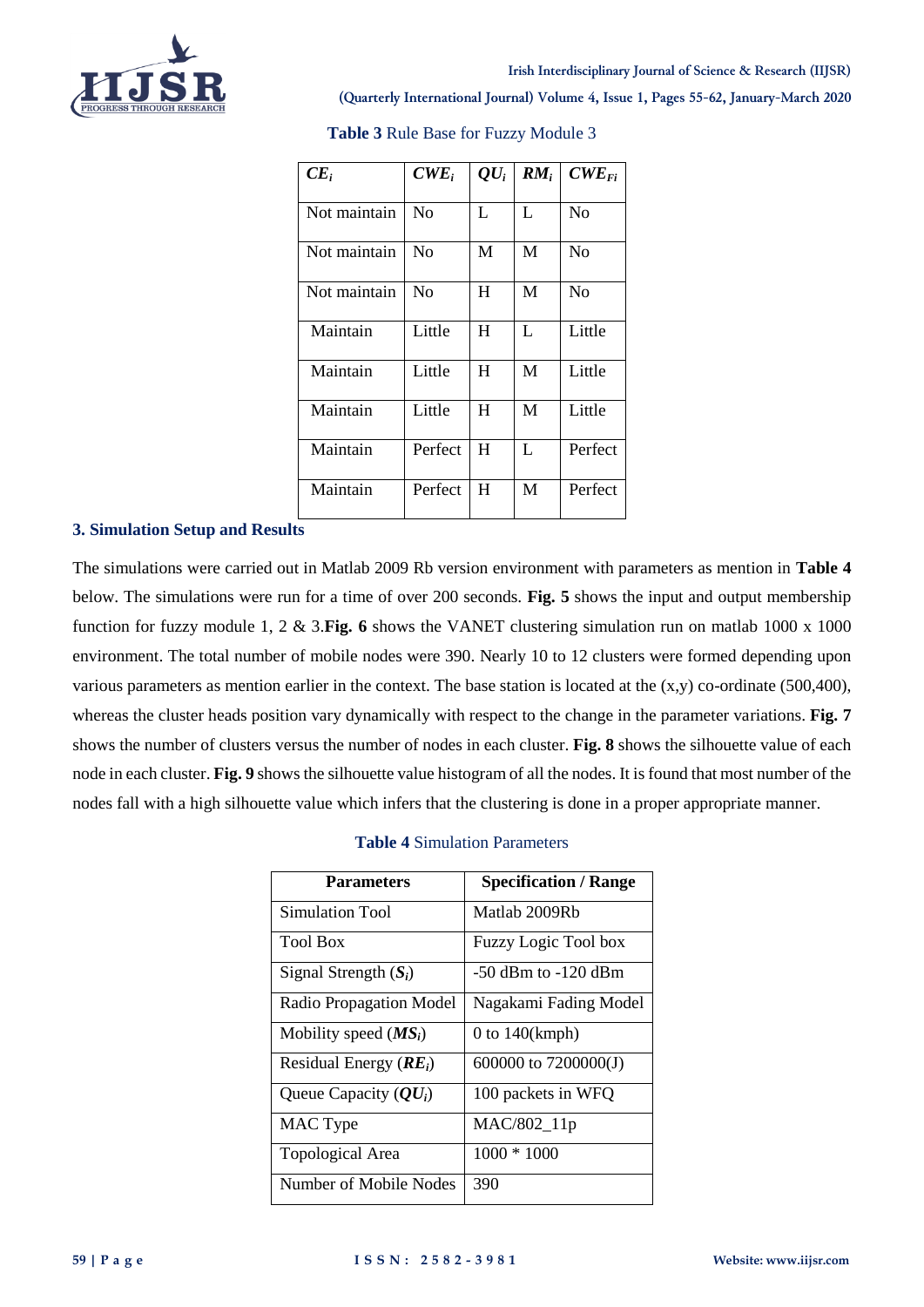



**Fig.5** Input –Output Membership Function of fuzzy module 1-3



**Fig.6** VANET Clustering in MATLAB Environment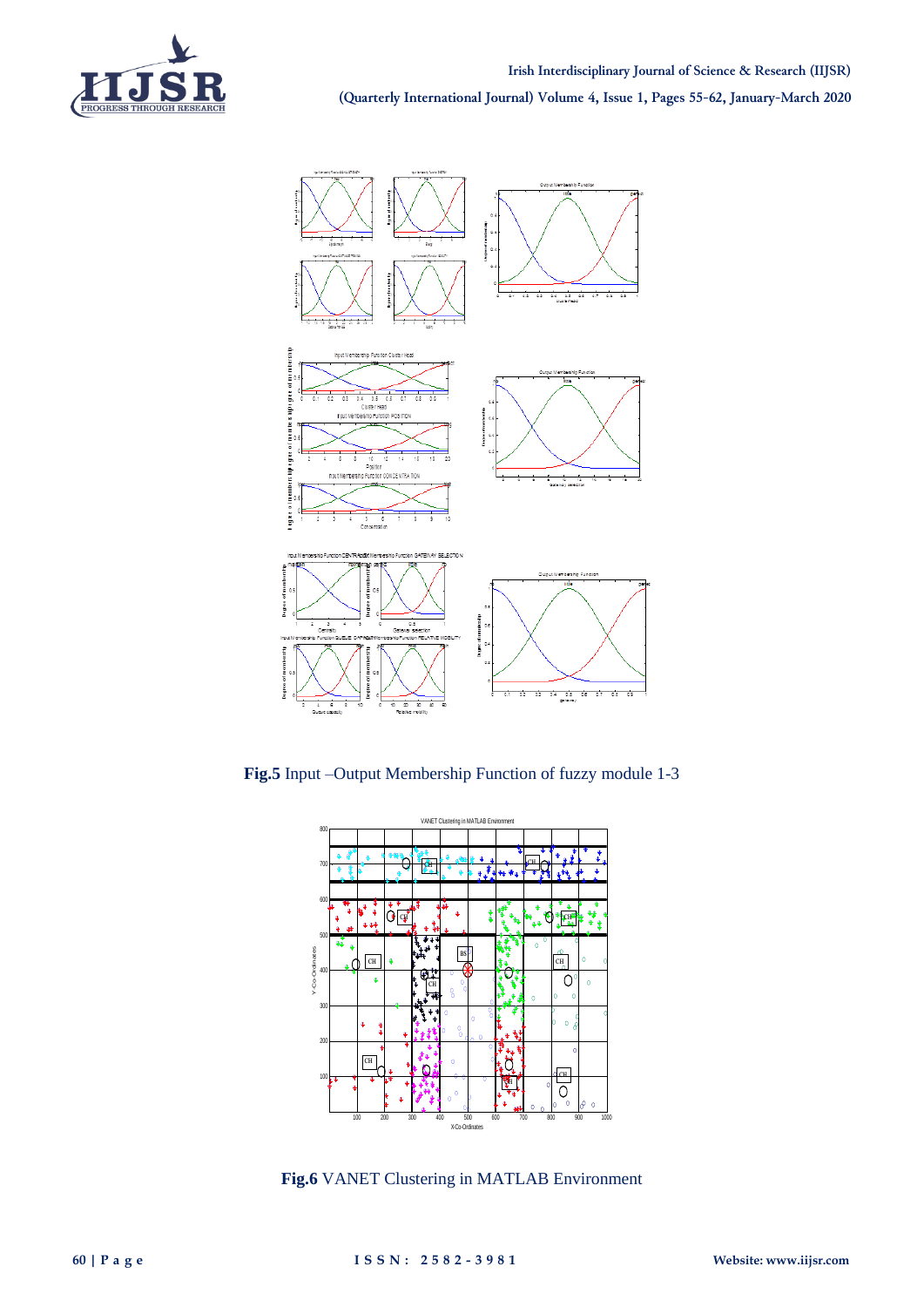



**Fig.7** Cluster number. Vs. Number of Nodes



**Fig.8** Cluster Number vs. Silhouette



**Fig.9** Silhouette value vs. Number of Nodes

#### **4. Conclusion**

This manuscript elucidates the necessitate for HWN for seamless data access. The Gateway issue in HWN have been analyzed and an Adaptive Gateway Management (AGM) Mechanism which comprises an efficient gateway assortment means to decide on a most favourable Gateway from the Gateway Candidate nodes by clustering is proposed by considering metrics such as Signal Strength, Energy, distance from base station and Mobility. The simulations were carried out in a Matlab environment under Nagakami Wireless fading conditions. The obtained clustering results were analysed using silhouette value and it is inferred that more than 75% of the nodes are placed in the most appropriate clusters.